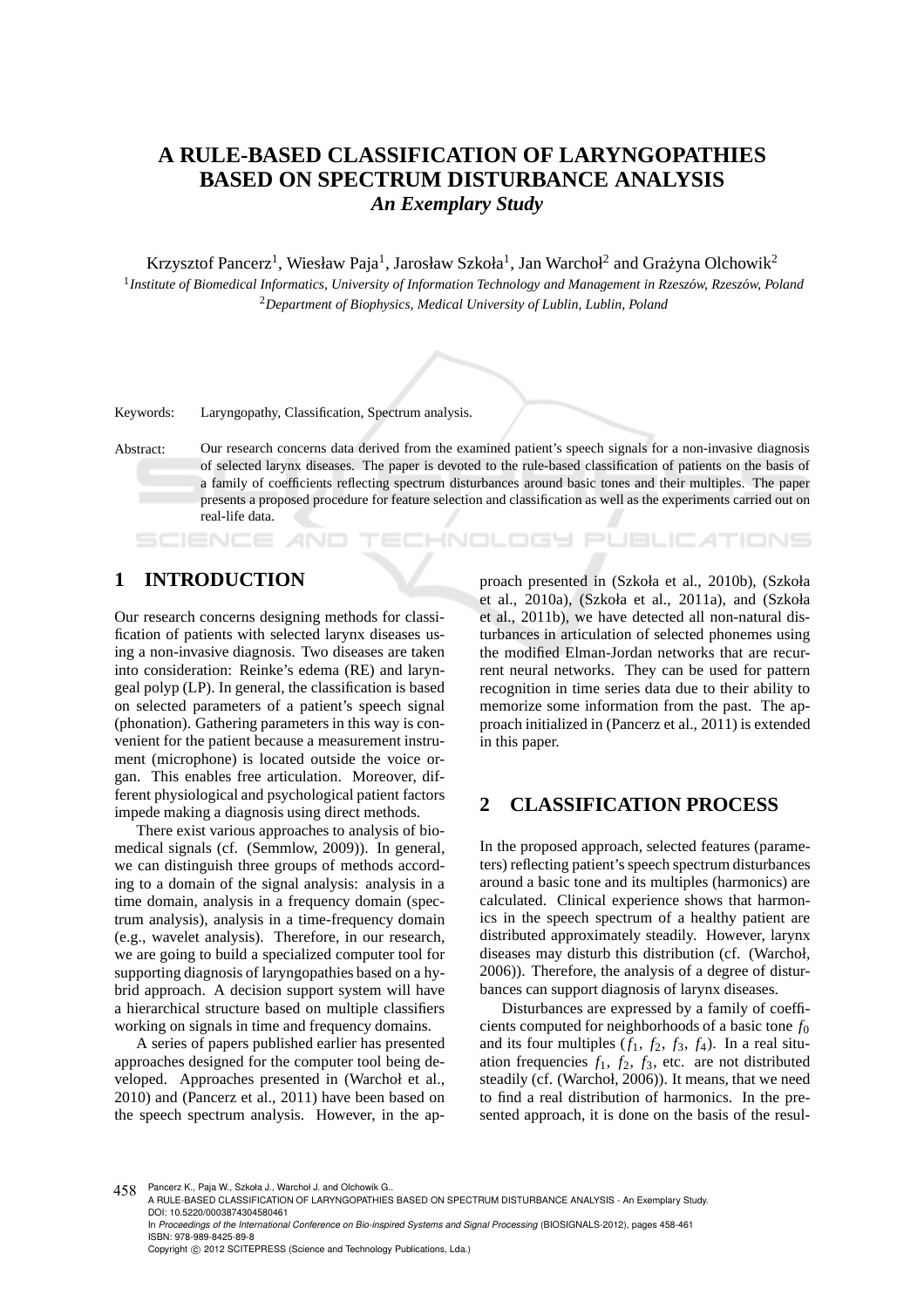tant spectrum (a sum of spectrums calculated for selected *N*-point time windows into which an original speech signal is divided). For each original frequency *f* , a maximum magnitude is searched in the interval  $[f - d_1, f + d_1]$ . This maximum value is assumed as a real harmonic. The original basic tone  $f_0$  has been obtained for each patient from histogram created in the Multi-Dimensional Voice Program (MDVP). It is a software tool for quantitative acoustic assessment of voice quality, calculating various parameters on a single vocalization (see (MDVP, 2011)). On the basis of *f*0, its harmonics (for ideal case) have been calculated.

Each coefficient expresses the distribution of a spectrum around a given frequency  $f$ . We can distinguish two types of coefficients: the regularity coefficient *R* determining a degree of slenderness of this distribution and the deviation coefficient *D* determining a relative difference between a real multiple derived from the spectrum and a multiple calculated on the basis of the basic tone  $f_0$ .

Let a speech signal of a given patient (a vector of samples  $S = [s_1, s_2, \dots, s_n]$  be given. Our approach can be expressed as a sequence of the following steps:

- 1. Normalizing signal sample values to the interval  $[-1.0, 1.0]$ , i.e., for each sample  $s \in S$ , a normalized sample *s<sub>norm</sub>* is equal to  $\frac{s}{\sum_{i=1}^{n} |s_i|}$ .
- 2. Dividing the speech signal *S* into a family **W** of *N*-point disjoint time windows, i.e.,  $W =$  $[W_1, W_2, \ldots, W_m]$ , where  $W_1 = S[1, \ldots, N]$ ,  $W_2 =$  $S[N+1, \ldots, 2N]$ , etc.
- 3. Calculating harmonics (first  $f_1$ , second  $f_2$ , third  $f_3$ , and fourth  $f_4$ ) of a patient's basic tone  $f_0$ , i.e.,  $f_1 = 2f_0$ ,  $f_2 = 3f_0$ ,  $f_3 = 4f_0$ , and  $f_4 = 5f_0$ .
- 4. Calculating a resultant discrete spectrum **Sp** for the family **W** of time windows excluding some initial and final ones, based on the Discrete-Time Fourier Transform (DTFT), see e.g. (Semmlow, 2009), i.e.,  $X[k] = \sum_{n=1}^{N} W[n]e^{\frac{-2\pi jkn}{N}}$ , where  $k = 0, 1, \ldots, N - 1$ . The spectrum  $Sp(W)$  is a vector of magnitudes a vector of magnitudes  $|X[k]|$ , i.e.,  $Sp(W) =$ <br> $[|X[0]|, |X[1]|, \ldots, |X[\frac{N}{2}]|]$ . The resultant discrete  $|X[0]|, |X[1]|, \ldots, |X[\frac{N}{2}]|]$ . The resultant discrete spectrum **Sp** is calculated as  $\mathbf{Sp} = \sum_{W \in \mathbf{W}} Sp(W)$ .
- 5. Finding real multiples  $(f_1^r, f_2^r, f_3^r, \text{ and } f_4^r)$  of the basic tone  $f_0$ . A real multiple  $f_k^r$  is assumed to correspond to the maximum value of **Sp** in a neighborhood of  $f_k$ , i.e., in the interval  $[f_k - d_m, f_k + d_m]$ , where  $d_m$  is the input parameter and  $k = 1, \ldots, 4$ .
- 6. Calculating the regularity coefficient  $R_k$ , which can also be treated as some kind of shape pa-

rameter, for each frequency  $f_k$  (the basic tone *f*<sub>0</sub> or its multiple  $f_1^R$ ,  $f_2^r$ ,  $f_3^r$ , or  $f_4^r$ ). Two discrete integrals  $I_1$  and  $I_2$  of the spectrum are calculated, the first one for the frequency interval  $[f - d_2, f + d_2]$ , the second one for the frequency interval  $[f - d_3, f + d_3]$ , where  $d_2$  and  $d_3$  are input parameters and  $d_2 < d_3$ . The discrete integral *I* of a fragment (between points  $k_1$  and  $k_2$ ) of the spec-

trum **Sp** is equal to  $I = \sum_{i=1}^{k_2}$ ∑ *j*=*k*1  $|\mathbf{X}[j]|$ . The ratio of  $I_1$ to  $I_2$  constitutes the regularity coefficient  $R_k$ , i.e.,  $R_k = \frac{I_1}{I_2}$  $\frac{I_1}{I_2}$ . If both integrals are equal (ideal case), then the regularity coefficient  $R_k = 1$ . In a real situation, some fuzziness of a spectrum around a given harmonic frequency can be observed. It causes that the regularity coefficient  $R_k < 1$ , because  $I_1 < I_2$ . It is easy to see, that the greater the fuzziness of the spectrum, the smaller the regularity coefficient (the smaller the slenderness of the spectrum distribution).

7. Calculating the deviation coefficient  $D_k$  for each multiple  $f_k$ multiple  $f_k$  of the basic tone  $f_0$ . The deviation coefficient *D<sub>k</sub>* is the ratio  $D_k = \frac{|f_k^r - f_k|}{f_k}$  $\frac{-f_k}{f_k}$ , where  $|x|$ denotes the absolute value of *x*.

After execution of the procedure consisting of steps presented above, we obtain a decision table which is an input for classification algorithms. A sample of the decision table is presented in Table 1.

In the decision table being a training set of cases for classifiers, we assign to each patient one of the two classes: *norm* - a norm - for the patient from the control group, i.e., without disturbances of phonation confirmed by a phoniatrist opinion, *path* - pathology - for the patient either with laryngeal polyp, or with Reinke's edema (both clinically confirmed).

The approach presented in this paper has been tested using classification algorithms available in the popular data mining and machine learning software tools: WEKA (Witten and Frank, 2005), Rough Set Exploration System (RSES) (Bazan and Szczuka, 2005), NGTS (Hippe, 1997). Four of them are rulebased algorithms: exhaustive (RSES) (Bazan et al., 2000), LEM2 (RSES) (Grzymala-Busse, 1997), Genetic (RSES) (Wróblewski, 1998), and NGTS (Hippe, 1997). Two of them are decision-tree based algorithms: J48 (WEKA) - an implementation of C4.5 (Quinlan, 1993), CART (WEKA) (Breiman et al., 1993).

Values of features can be treated as continuous quantitative data. Building classification rules for such data can be difficult and/or highly inefficient. Therefore, for RSES generation algorithms, the socalled discretization was a necessary preprocessing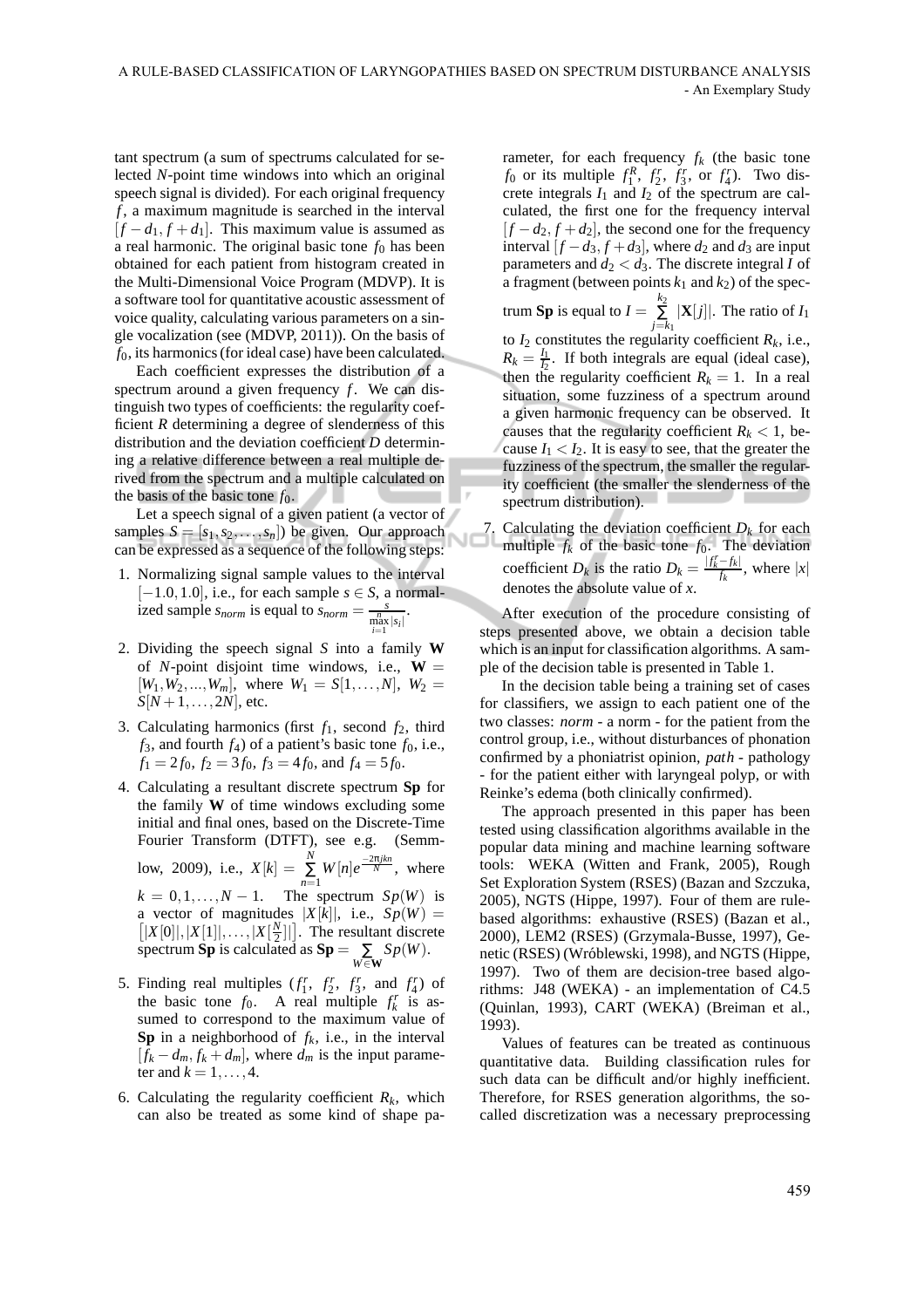|  |  |  |  |  | Table 1: A sample of the decision table. |  |
|--|--|--|--|--|------------------------------------------|--|
|--|--|--|--|--|------------------------------------------|--|

| Patient ID $\parallel$ $R_0$ |          | $R_1$    |                  | $R_2 \parallel R_3 \parallel$                  | $R_4$    |          | $D_1$   $D_2$ | $D_3$    | $D_4$    | CLASS                                                        |
|------------------------------|----------|----------|------------------|------------------------------------------------|----------|----------|---------------|----------|----------|--------------------------------------------------------------|
| #1                           | ll 0.90  |          |                  |                                                |          |          |               |          |          | 0.89   0.89   0.82   0.75   0.01   0.00   0.00   0.00   norm |
| #2                           |          |          |                  | $\mid 0.75 \mid 0.59 \mid 0.58 \mid 0.04 \mid$ |          |          | 0.03          | 0.08     |          | $0.08$ path                                                  |
| $\cdots$                     | $\cdots$ | $\cdots$ | المعارض والمنافذ | $\cdots$                                       | $\cdots$ | $\cdots$ | $\cdots$      | $\cdots$ | $\cdots$ | $\cdots$                                                     |

step (Cios et al., 2007). Its overall goal was to reduce the number of values by grouping them into a number of intervals. Some discretization techniques based on rough sets and Boolean reasoning have been presented in (Bazan et al., 2000).

The sets of rules obtained using NGTS were improved using the RuleSEEKER system (Błajdo et al., 2004). The main optimizing process was based on an exhaustive application of a collection of generic operations (Paja and Hippe, 2005): finding and removing redundancy, finding and removing incorporative rules, merging rules, finding and removing unnecessary rules, finding and removing unnecessary conditions, creating missing rules, discovering hidden rules, rule specification, selecting final set of rules.

#### **3 EXPERIMENTS**

In the experiments, sound samples were analyzed. The experiments were carried out on two groups (Warchoł, 2006). The first group included persons without disturbances of phonation - the control group (CG). They were confirmed by a phoniatrist opinion. All persons were non-smoking, so they did not have contact with toxic substances which can have an influence on the physiological state of vocal folds. The second group included patients of Otolaryngology Clinic of the Medical University of Lublin in Poland. They had clinically confirmed dysphonia as a result of Reinke's edema (RE) or laryngeal polyp (LP). Experiments were carried out by a course of breathing exercises with instruction about the way of articulation. The task of all examined patients was to utter separately different Polish vowels with extended articulation as long as possible, without intonation, and each on separate expiration.Each sound sample was recorded on MiniDisc MZ-R55 (Sony). Effectiveness of such an analysis was confirmed by Winholtz and Titze in 1998 (Winholtz and Titze, 1998).

For experiments, we have tested various combinations of input parameters. The best classification results have been obtained for the following parameters:  $N = 8192$  - the number of points (samples) taken for DTFT,  $d_m = 12$  - deviation for searching maximum,  $d_2 = 4$ ,  $d_3 = 8$  - deviations for calculating spectrum regularity coefficients.

To determine accuracy of generated rules by classification algorithms a cross-validation method was used. Cross-validation is frequently used as a method for evaluating classification models. It comprises of several training and testing runs. First, the data set is split into several, possibly equal in size, disjoint parts. Then, one of the parts is taken as a training set for rule generation and the remainder (sum of all other parts) becomes the test set for rule validation. In our experiments, a standard 10 cross-validation test was used (CV-10). Each classification algorithm was evaluated via testing the classification accuracy of unseen cases. Results of evaluation are collected in Table 2.

Table 2: Results of experiments: classification accuracy.

| Algorithm                 | Classification accurracy |
|---------------------------|--------------------------|
| <b>Exhaustive (RSES)</b>  | 0.8430                   |
| LEM2 (RSES)               | 0.8700                   |
| Genetic (RSES)            | 0.8430                   |
| <b>J48 (WEKA)</b>         | 0.8441                   |
| CART (WEKA)               | 0.7922                   |
| <b>NGTS</b>               | 0.6786                   |
| NGTS (partial matching)   | 0.7786                   |
| NGTS (after optimization) | 0.7214                   |
| NGTS (after optimization, | 0.8071                   |
| partial matching)         |                          |

Almost all popular rule-based algorithms of machine learning and data mining manifest very similar classification accuracy. The obtained result can be treated as promising. In general, the considered problem is not simple. An important role is played by the quality of speech recording. The quality of results is also dependent on chosen preprocessing methods (e.g. filtration) and signal processing methods, e.g. Discrete-Time Fourier Transform (DTFT). An especially difficult task is the extraction of the correct signal.

#### **4 CONCLUSIONS**

On the basis of experiments described in the paper, we can notice that a family of coefficients, calculated on the basis of the analysis of spectrum shapes and deviations around a basic tone and its multiples for the